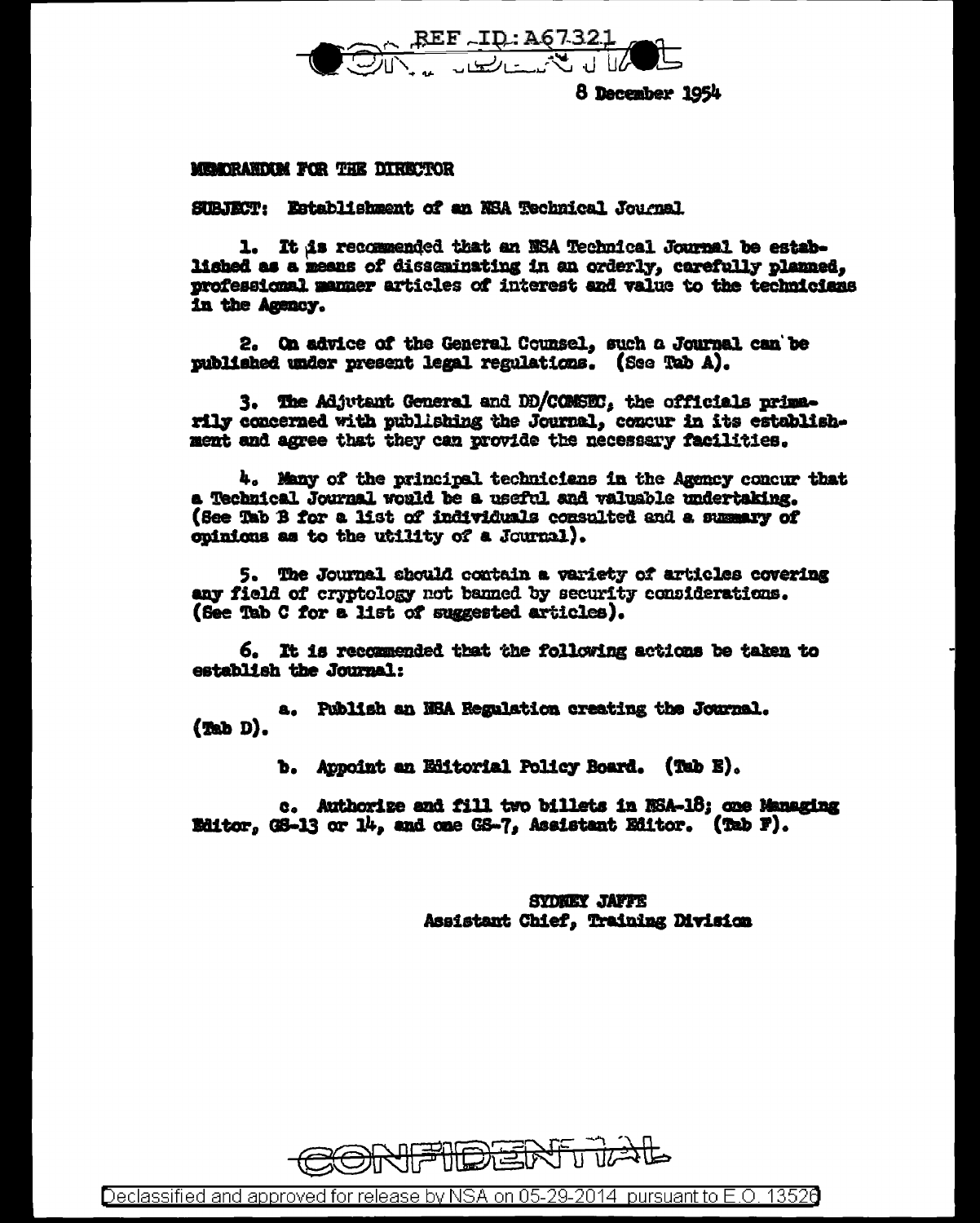

# SUBJET: Publication of a Journal

TO: Mr. 200207 Saith **FROM: THG** DATE: 6 Oct 54 COMMENT KO. 1 General Counsel Dr. Jaffe. 60455. ms

1. As has been indicated in earlier conversations, I am investigating the possibility of establishing a technical journal in the Agency.

2. It is expected that the journal would have the following characteristics

· a. It would not be published at regular intervals.

b. It would be classified at least SECRET, and zerhans higher. It rdråt have a codeword supplement.

c. It would contain articles of interest only to cryptologic technicians. designed to help them carry out their assignments.

d. It would be printed by the facilities of COMSEC.

3. In order to provide for the record a legal opinion in writing to back up what you have told me, would you please answer the following questions:

a. Must suthority to publish be obtained from any Agency outside of **REA?** 

b. It a special appropriation of any kind required?

c. Are there any restrictions on the kinds of graphs, charts or illustrations that can be included?

4. In addition, it would be helpful to have any other comments you find it mecossary to make on the legal aspects of this project.

> Sydney Jaffe /s/ **SYDNEY JAFFE** Assistant Chief, Training Division

 $\overline{\mathbf{r}}$ 



 $\mathcal{A}$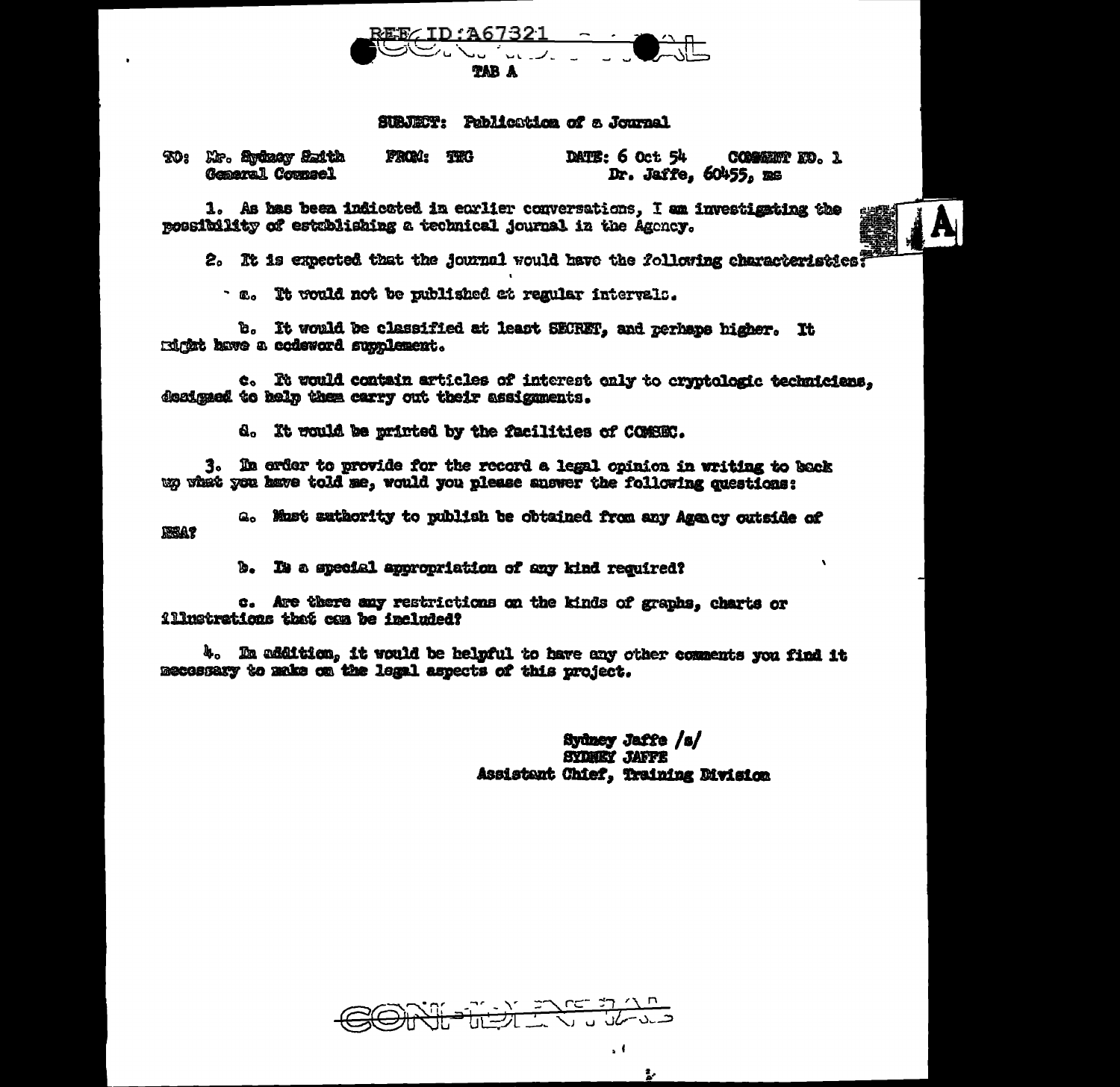

Publication of a Journal **SUBJECT:** 

FROM: GC

TO: TNG DATE:  $2$  Nov  $54$ COMMENT NO. 2 60466/dml

1. Anewers to questions in Paragraph 3 of Comment No. 1 are as follows:

a. Under the provisions of 220 U.S.C.  $44$ , Budget Bureau approval is required for the printing of periodicals. However, Budget Bureau Circular No. A-3, revised, of August 6, 1954, exempts from this requirement, "information required exclusively for the official use of the issuing office or service in the transaction of its routine business". The proposed journal outlined in Paragraph 2 of Comment No. 1 appears to fall within this exception so that Budget Bureau approval is not required.

b. Funds currently available for information and training activities may properly be used for the preparation of the proposed journal and funds currently available for printing and binding may be used for printing the journal. Therefore, no special appropriation is required.

c. The principal restriction on the use of illustrations is with respect to color. Limitations on the use of more than one color are contained in Paragraph 13 of the Government Printing and Binding Regulations, July 1, 1954.

2. In general, there should be no legal objection the publication of the proposed journal provided care is taken to stay within the limitations of Budget Bureau Circular No. A-3, with the respect to the contents of the journal, and the Government Printing and Binding Regulations, with respect to its preparation.

> SYDNEY B. SMITH General Counsel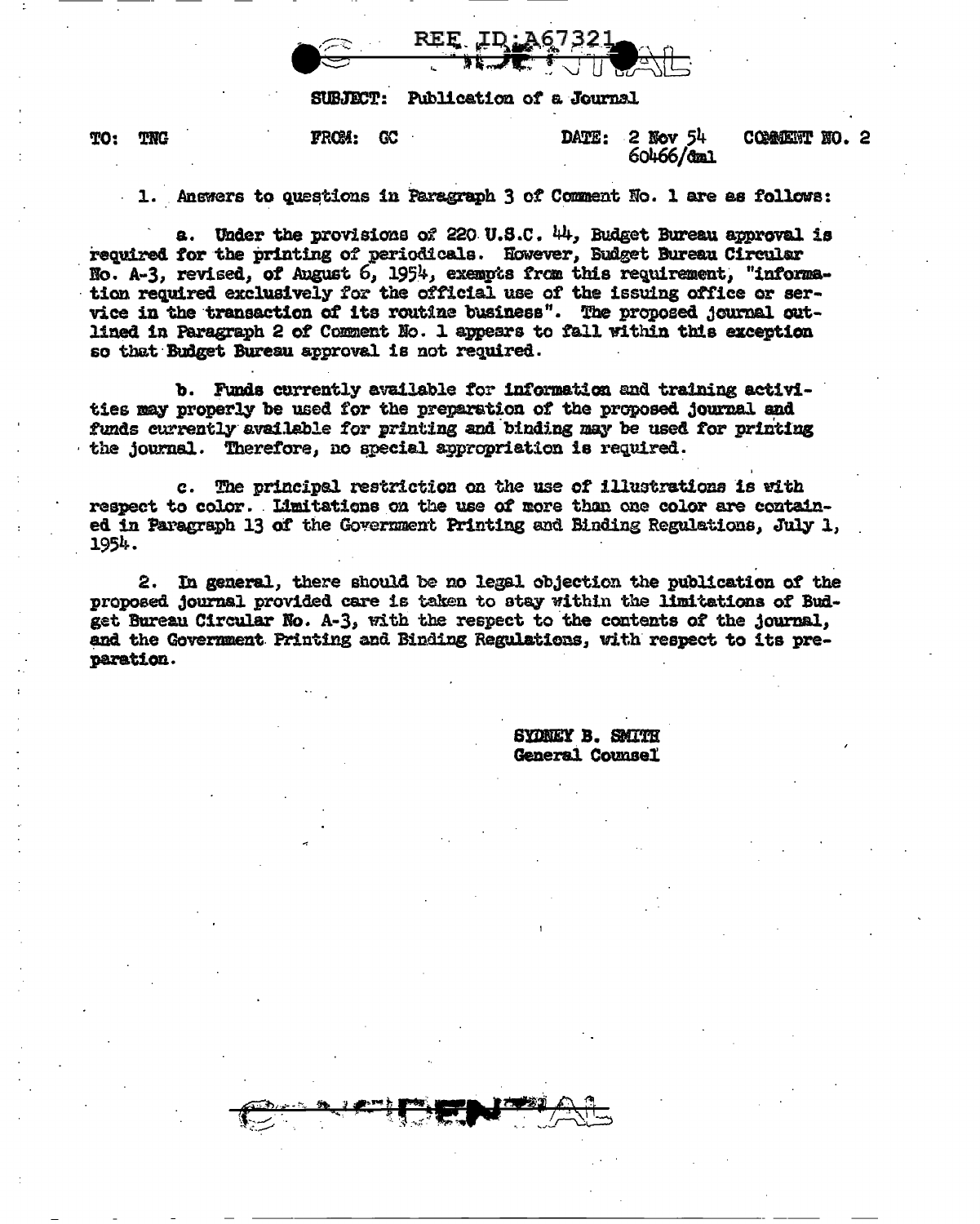

1. Individuals consulted with reference to establishment of an NSA Technical Journal:

a. Directorate and Staff

| Mr. William F Friedman       | <b>S/ASST</b> |
|------------------------------|---------------|
| CAPT E. S. L. Goodwin, USN   | 16            |
| Col. J. D. Jones, USAF       | COMP          |
| Col. George E. Campbell, AGC | AG            |
| CDR. J. T. Pendergrass, USN  | TRC           |
| Mr. W. A. Jones              | TEC           |
| Mr. I Goldner                | TEC           |
| Mr. Sydney Smith             | <b>CC</b>     |
| Mr. Oliver R. Kirby          | P/P           |
| Mr. Lambros Callimahos       | <b>TNG</b>    |



 $b. R/D$ 

 $\mathbf{I}$ 

Dr. S Kullback Dr. H. H. Campaigne

c. COMSEC

Col. F. E. Herrelko, USAF Mr. F. C. Austin Dr. Harold J. Stukey

d. PROD

Dr. A Sinkov Mr. F. A. Raven Mr. Arthur Levenson Dr. Carl P. Klitzke Dr. Daniel Dribin Dr. Kathleen M. Munn Mr Paul K. Hartstall

2. Suggested reasons for establishment of a Journal:

a. Contribute to creating a feeling of professionalism among technicians.

b. Contribute to raising morale.

c. Provide a means of assuring proper dissemination of technical information.

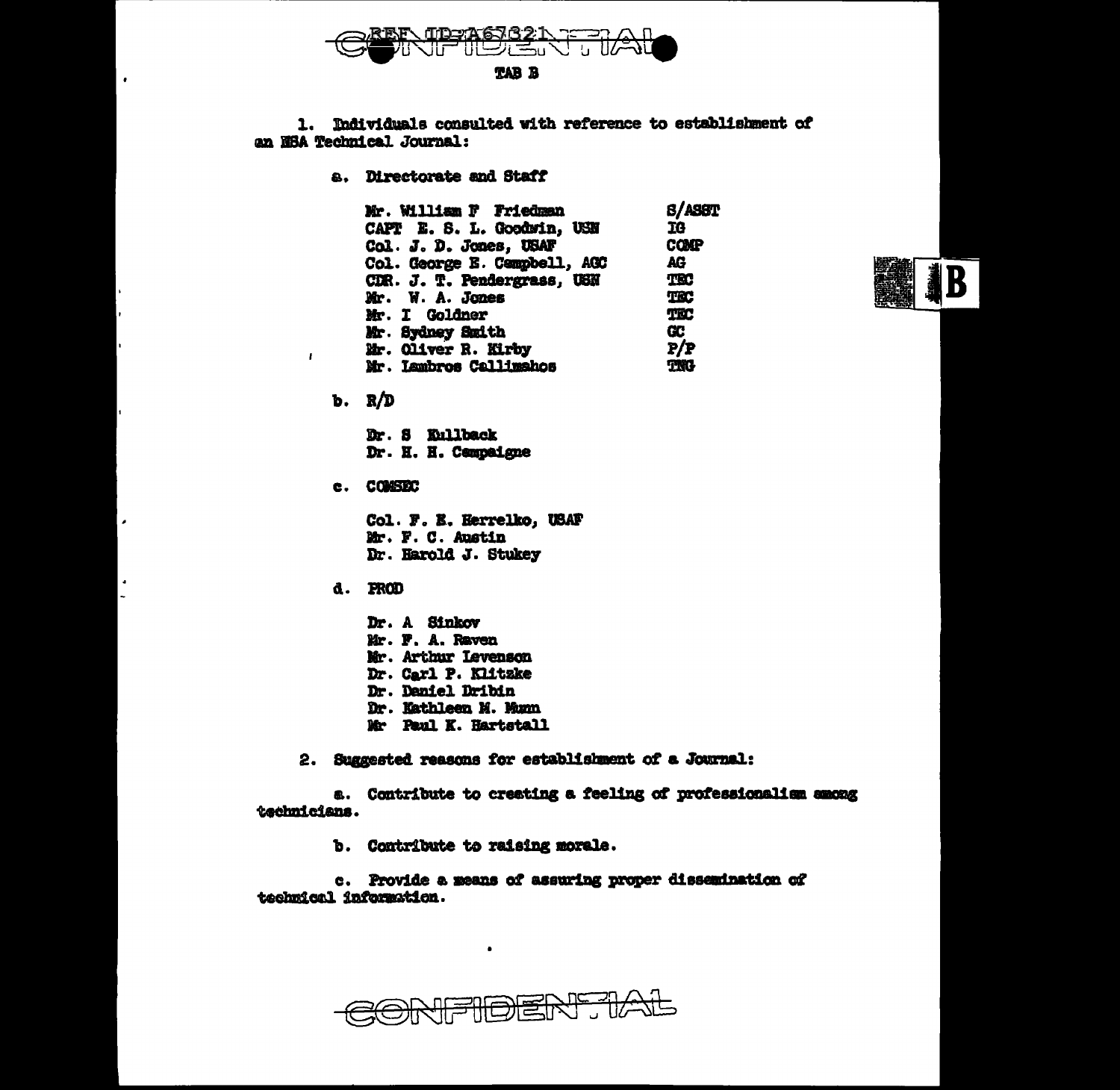

Tab B (cont)

d. Stimulate recording of significant advances.

e. Assure application of high editorial standards to publication. l.

f. Provide a means of disseminating in easily accessible form the cream of documents now being published.

g. Help transmit ideas among technicians.

ONFIDEN

**MAL** 

h. Contribute to broadening education of technicians by informing them about fields with which they are not familiar.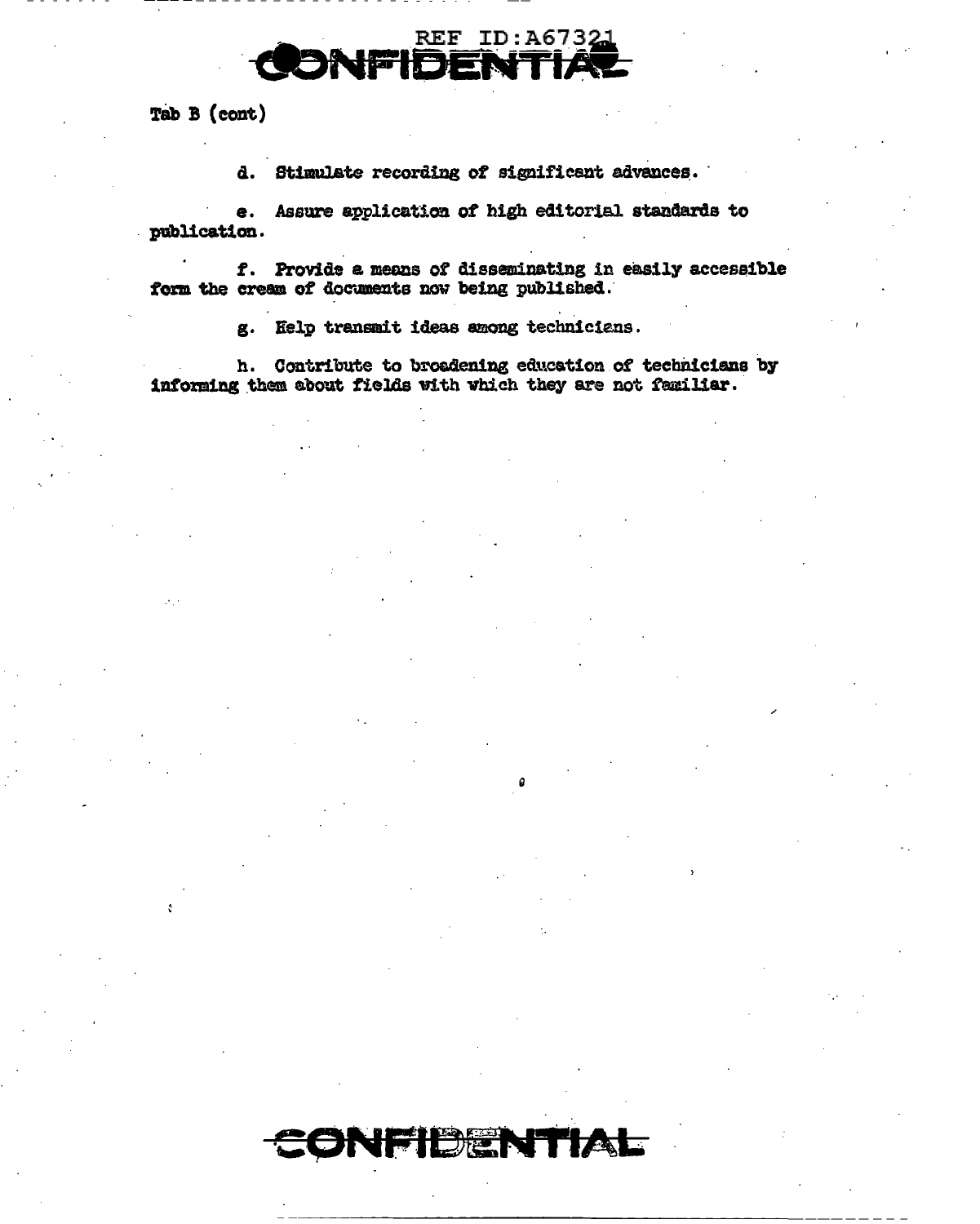

## SUGGESTED TYPE ARTICLES FOR PUBLICATION IN A JOURNAL

1. General cryptologic subjects.

a. Historical articles dealing with war-time applications of cryptology.

b. The role of COMINT in the intelligence function.

c. Contributions of the various specialties to COMINT production (T/A, C/A, special identification techniques, etc.).

d. The organization of research materials and their use in cryptology.



e. Service concepts of the organization and employment of COMINT units.

f. The relations between NSA and the Services.

g. Problems in organization and management of cryptologic coarations.

h. The evaluation of a national COMINT organization.

- 1. The COMSEC problems of HATO.
- 1. Distribution and accounting of cryptomaterials.
- 2. Technical subjects.
	- a. Develonment and employment of minature tubes.
	- b. Electronic checking of key tape.

c. Development of Morse Operator Analysis and its relation to traffic analysis.

- d. The short signal intercept problem.
- e. Development of ciphony equipment.
- f. Types of radioprinter transmission.
- g. Problems in indicator encipherment.
- h. Radiation from crypto-equinment.

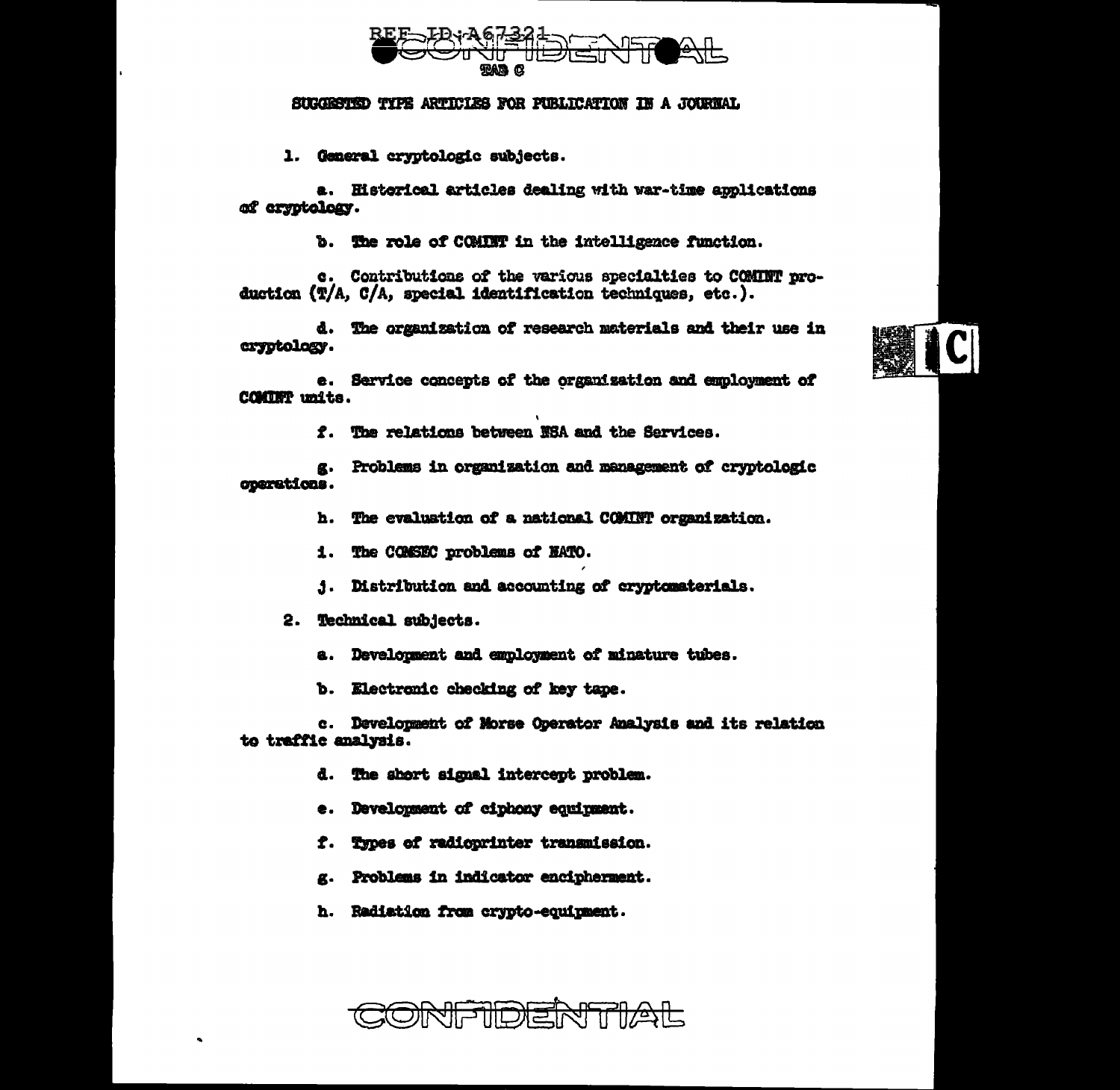Tab C (Cont)

3. Reprints from learned journals.

4. Bibliographies and book reviews.

5. Short items about standard, or new, analytic techniques, statistical tools, useful forms, new machine developments, etc.

6. Announcements of courses and conferences on technical subjects.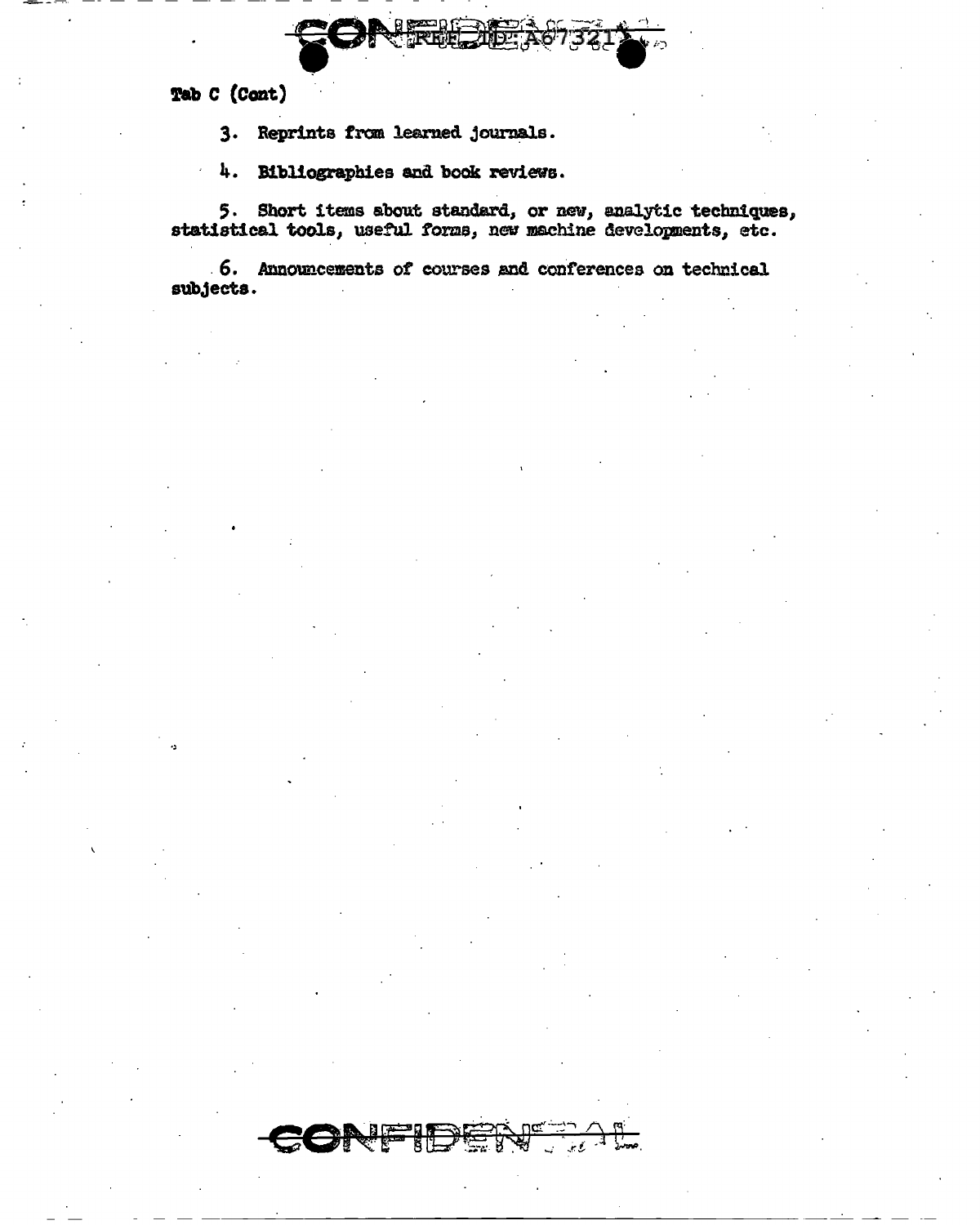

**TAB** P

MEMO FOR THE RECORD:

 $2$  Dec  $54$ 

NBA-14 TO: **MBA-18** 

M. M. Wolfe FROM:

SUBJECT: Publications Officer Jobs

1. Attached are three job statements with titles and grades assigned by CivClass. Although two Publications Officer Jobs were developed, it is understood that only one of these will be established.

2. If a GS-14 is desired, then this job would have to include the responsibility for the Publications Program of the Agency. This would involve vesting technical editorial controls over all Agency's publications in the GS-14 job.



cc: CivClass

 $\ddot{\phantom{a}}$ 

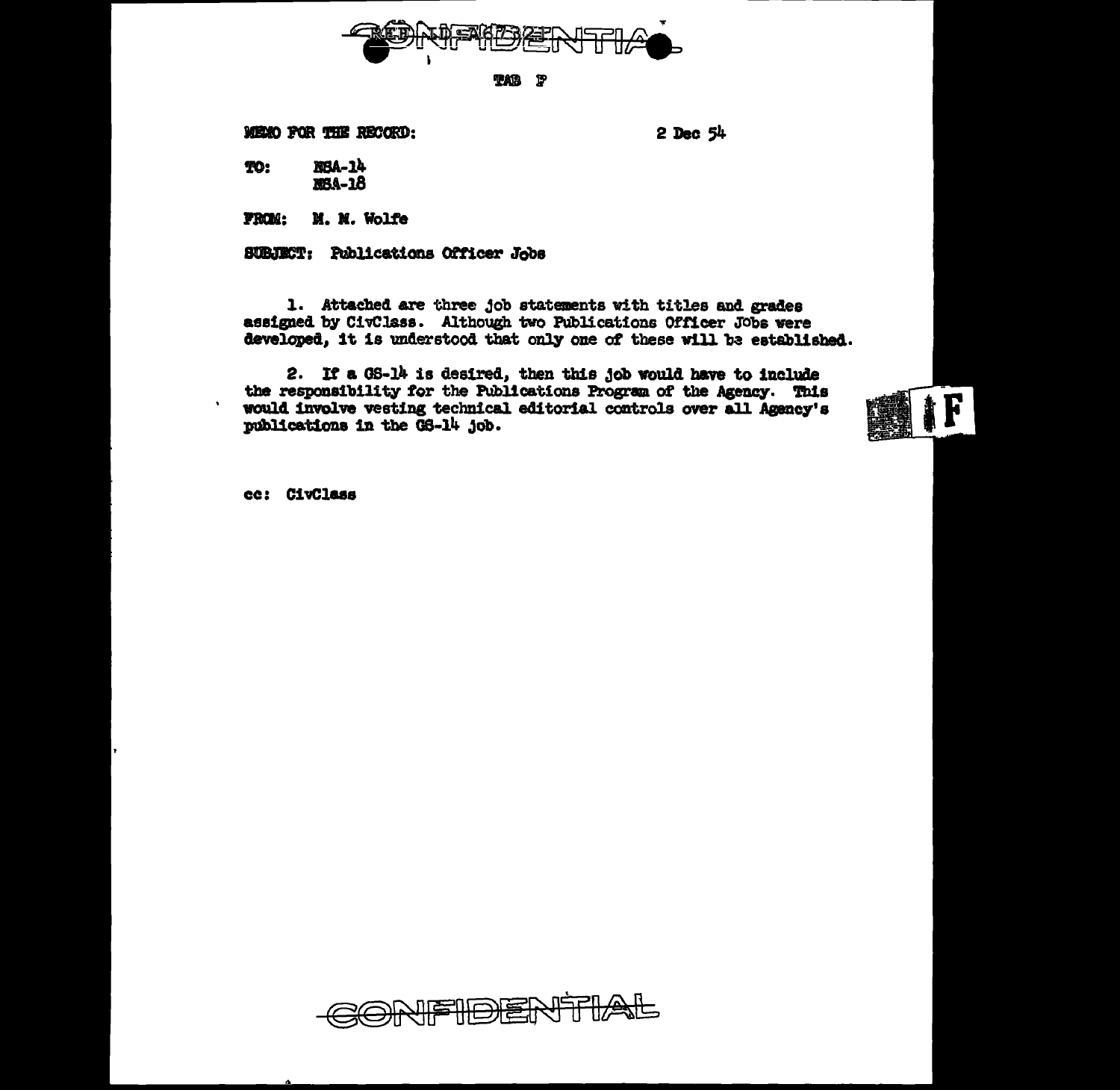

Tab F (cont)

Category - Publications  $MSA-14$  or  $18$ 

Recommended Grade GS-13

**Advisory Allocation** Grade GS-010-13 Title Publications Officer Signature: John Neir Date  $11/23/54$ 

#### **JOB CONTROLS:**

Supervisory controls consist of policy guide lines outlining the objectives of an Agency Technical Journal, established by an Agency Technical Editorial Board. Completed work is reviewed through discussions with members of the board to insure attainment of objectives and to evaluate the judgment and the adequacy of the plans presented.

Regulatory controls consist of official regulations governing (1) the safeguarding of classified material (2) the format of official Agency Publications.

#### JOB STATEMENTS:

1. Serves as the recognized technical publication euthority for the Agency's Cryptologic Journal. In this capacity renders advice and consultation to the members of the Agency's Editorial Board on the potentialities and limitations of the Agency's Cryptologic Journal.

2. Initiates, plans, develops, and directs and coordinates the various comprehensive publications phases of this Agency Journal. This Journal includes articles on a wide variety of highly technical and scientific individual research programs of extensive scope and diversity and of critical importance to the National Security and of great significance to International Security.

a. Publications of the Cryptologic Agency include all the different technical and scientific fields that make up the COMINT effort (i.e. Cryptanalysis, Traffic Analysis, Intelligence Research, Communications, Transmission, Mathematics, Engineering, etc. as well as the development and productivity problems encountered within each of the above fields).

b. This publication will be distributed to the various organizational elements of this Agency (world wide), Service Cryptologic Agencies and as feasible selected Federal Agencies engaged in related activities. Preparation of articles must be so developed to insure the interest of the readers.

<del>CONFIDENTIAL</del>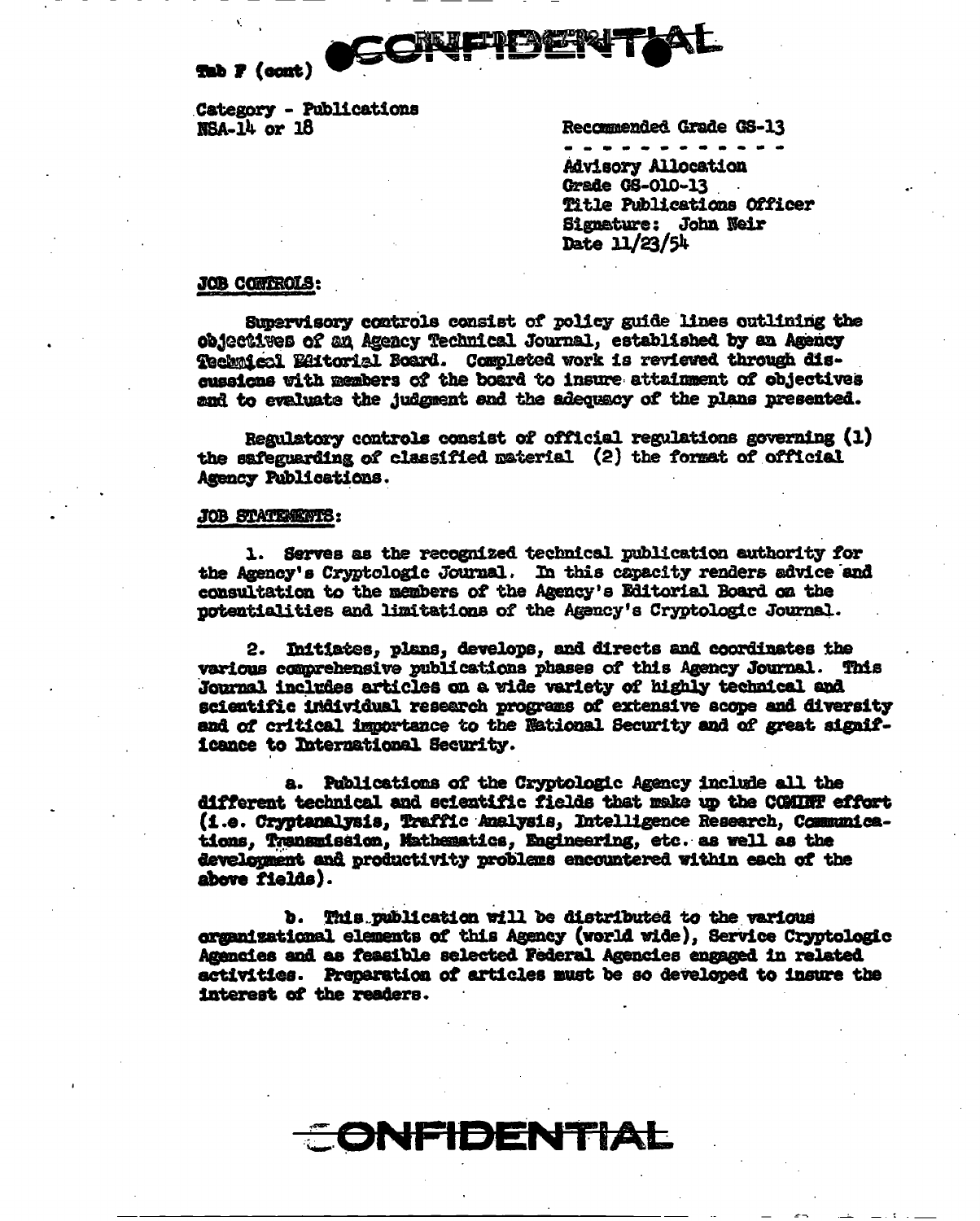

Tab P (cont)

3. Determines the contact and liaison to be maintained with each of the Agency's top technical authorities to obtain their technical advice on articles within their field of endeavor.

4. Determines:

The articles to be published.

The scheduling for publication. Ъ.

c. The articles that representatives of collaborating Agencies should be requested to submit.

d. The scope of the publication which may range from reports to original research in engineering, mathematics, etc., to short technical tips to cryptenalysts.

The make-up of the Journal.

5. Screens technical literature submitted (usually upon request) to insure that the Journal will be of the widest possible interest.

6. Initiates and recommends to the Board the establishment. development or revision of policies, methods, and techniques for the publication which will fully and effectively interpret the technical. scientific and specialized research and operational programs of the Agency.

CONFIDENTIAL

Performs other duties as required.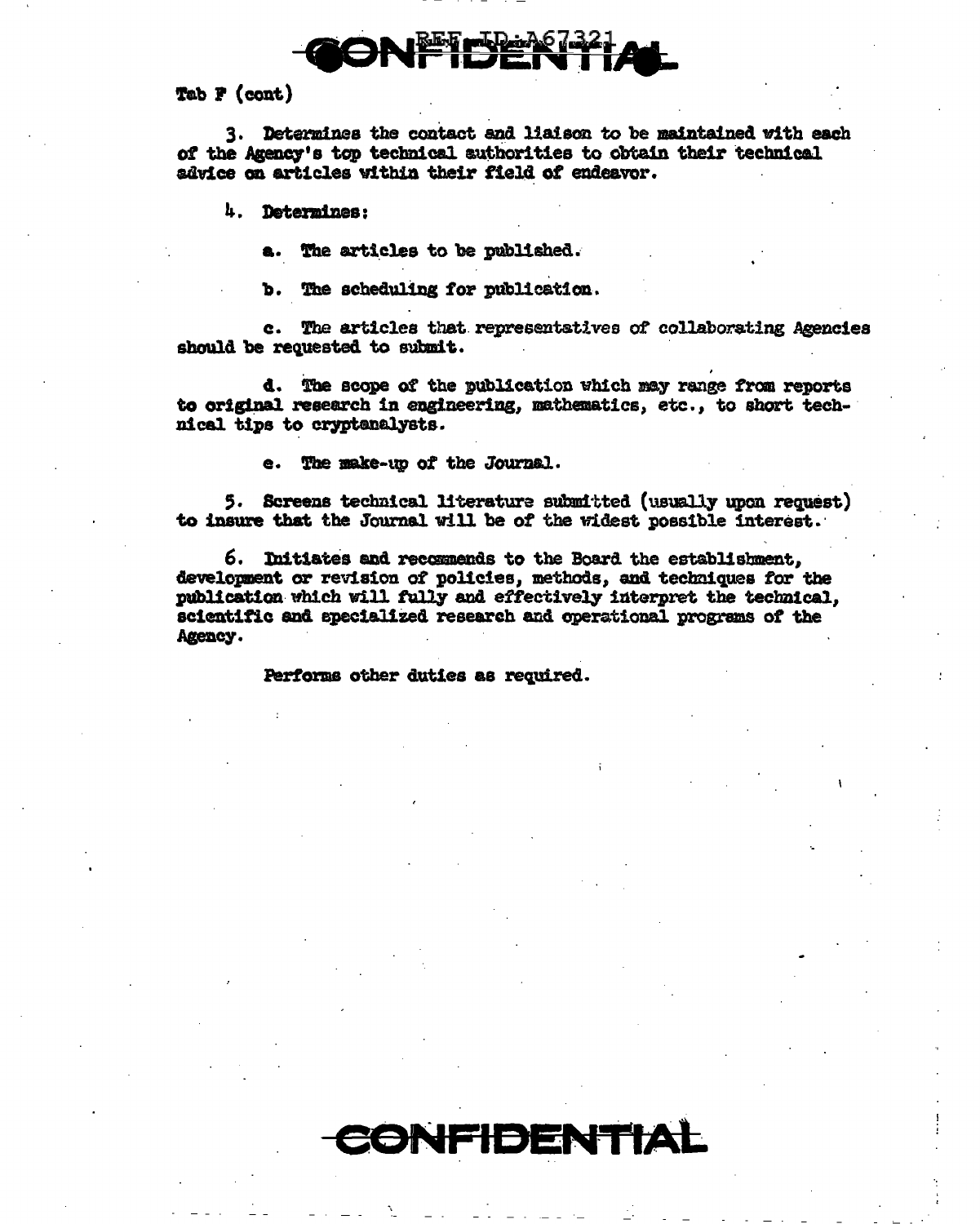**CLASSIFICATION REQUIREMENTS** 

Category

**Publications Officer** 

|                                                                                                                                      | <b>QUALIFICATIONS</b>                                                                                                                                                            |                                                                                                                                                     |
|--------------------------------------------------------------------------------------------------------------------------------------|----------------------------------------------------------------------------------------------------------------------------------------------------------------------------------|-----------------------------------------------------------------------------------------------------------------------------------------------------|
| <b>BACKOROUSED</b>                                                                                                                   | <b>NECESSARY</b>                                                                                                                                                                 | <b>DESIRED</b>                                                                                                                                      |
| EDUCATION                                                                                                                            | College degree or it's equiva-                                                                                                                                                   | Graduate work in the field of                                                                                                                       |
| A. SPECIFIC TYPE AND<br><b>EXTERT ABOVE HIGH</b><br><b>SCHOOL</b>                                                                    | lent with considerable empha-<br>sis on journalism and/or wri-<br>ting involving considerable<br>research techniques.                                                            | <b>journalism and/or writing involve</b><br>ing considerable research<br>technique                                                                  |
| <b>AGERCY COURSES</b><br>В.                                                                                                          | Completion of Agency crypto-<br>logic course of the inter-<br>mediate level                                                                                                      | Completion of advanced<br>cryptologic course.                                                                                                       |
| <b>NILITARY SERVICE</b><br>C.<br><b>SCHOOLS</b>                                                                                      |                                                                                                                                                                                  | Completion of service<br>cryptologic course.                                                                                                        |
| <b>EXPERIENCE</b><br><b>AGENCY</b>                                                                                                   |                                                                                                                                                                                  | 2 yrs' experience in one or more<br>of the basic fields of research,<br>such experience should be above<br>the journeymen level<br>(normally GS-9). |
| <b>OTHER</b><br>B.                                                                                                                   | 3 yrs' experience in publica-<br>tion planning and/or editing<br>i.e. managing editor, director,<br>and/or advisor of a scientific<br>or technical publication.                  |                                                                                                                                                     |
| <b>APTITUDES</b>                                                                                                                     | Ability to plan, develop and<br>promugate technical or scienti-<br>fic publications. Ability for<br>long-range planning. Ability<br>to deal effectively with top<br>technicians. |                                                                                                                                                     |
| <b>TESTS</b>                                                                                                                         | Any test(s) that indicates<br>and/or evaluates above<br>abilities.                                                                                                               |                                                                                                                                                     |
| <b>SPECIALIZED</b><br><b>PHYSICAL</b><br><b>REQUIREMENTS</b>                                                                         | Normal requirements.                                                                                                                                                             |                                                                                                                                                     |
| Requires above qualifications plus the ability to assume full responsibility<br>GS-13<br>for the publication of a technical journal. |                                                                                                                                                                                  |                                                                                                                                                     |
| GS-14 Requires above qualifications plus ability to plan, develop and sell a sound<br>publications program adequate for this Agency. |                                                                                                                                                                                  |                                                                                                                                                     |
| NAME OF OPERATING OFFICIAL (print)<br>OPERATING OFFICIAL (signature)                                                                 |                                                                                                                                                                                  |                                                                                                                                                     |

CONFIDENTIA

 $\overline{\mathbf{r}}$ 

NSA Form E 2195 14 Jul 54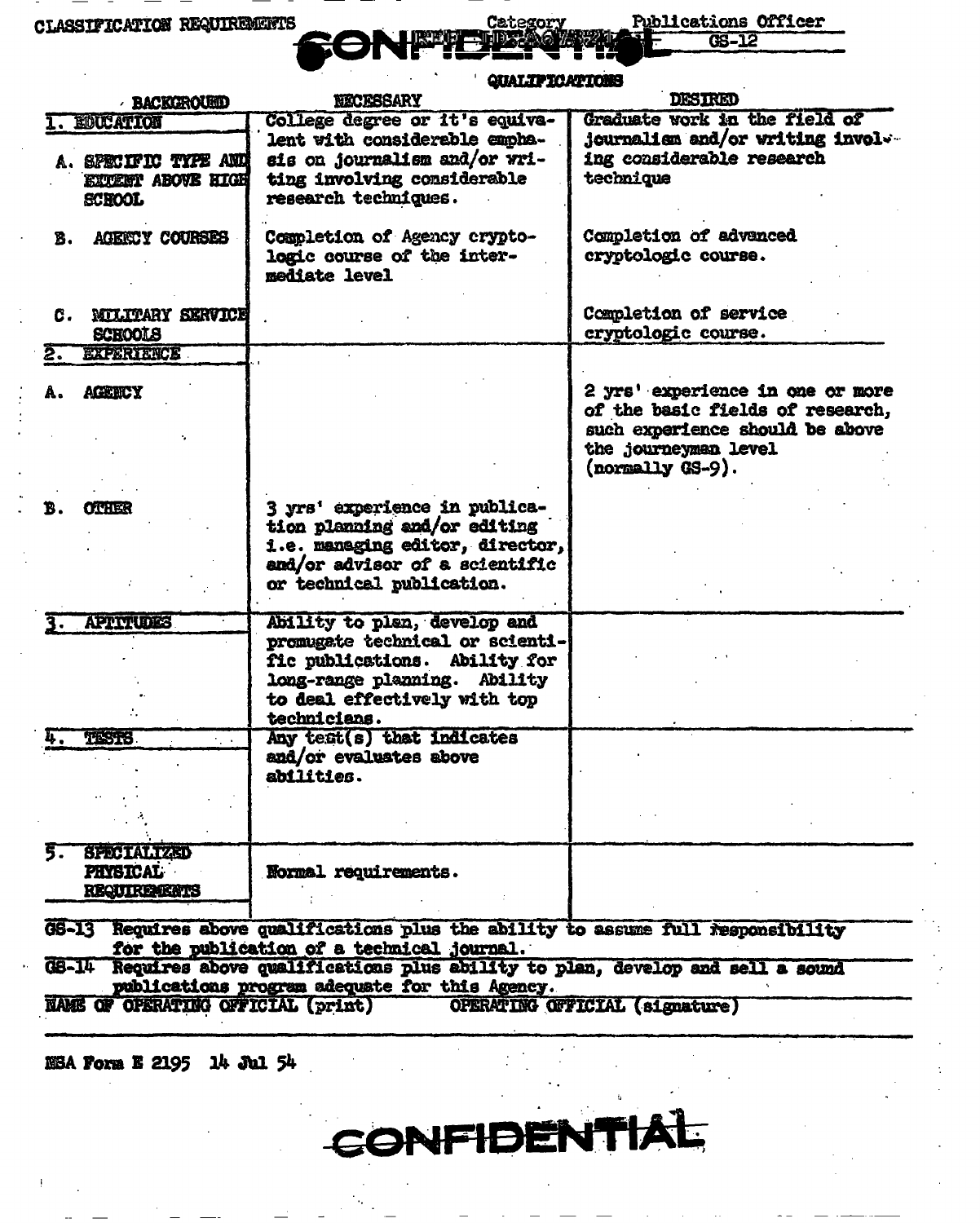

Category - Publications

Recommended Grade GS-12

Grade GS-010-12 Title Publications Officer Signature: John Neir Date 23 Nov 54

### JOB CONTROLS:

Supervisory controls consist of policy guide lines and outlines indicating the overall plan, the scope, and the objectives of a Technical Agency Journal. Discusses plans and drafts of material to be included, with the members of an Agency Technical Editorial Board. Presentability and adequate coverage of completed work is reviewed by the discussions with the members of the Agency Board. Technical accuracy of completed work is reviewed by top Agency authorities and/or members of the Agency Board.

Regulatory controls consist of official regulations governing  $(1)$  the safeguarding of classified material  $(2)$  the format of official Agency publications.

### JOB STATEMENTS:

1. Serves as publications adviser to the Agency's Editorial Board. Advises Board members of the potentials and limitations of the Agency's Cryptologic Journal.

2. Participates in the initiation, plenning, and development of the various comprehensive publications phase of this Agency's Cryptologic Journal by working closely with members of the Board and expressing personal opinions or suggestions submitted by others or personally suggested. This Journal includes articles on a wide variety of highly technical and scientific individual research programs of extensive scope and diversity and of critical importance to the National Security and of great significance to International Security.

a. Publications of the Cryptologic Agency include all the different technical and scientific fields that make up the COMINT effort (i.e. Cryptanalysis, Traffic Analysis, Intelligence Research, Communications, Transmission, Mathematics, Engineering, etc., as well as the development and productivity problems encountered within each of the above fields).

b. This publication will be distributed to the various organizational elements of this Agency (world wide), Service Cryptologic Agencies and as feasible selected Federal Agencies engaged in related activities. Preparation of articles must be so developed to insure the interest of the readers.

# CONFIDENTIAL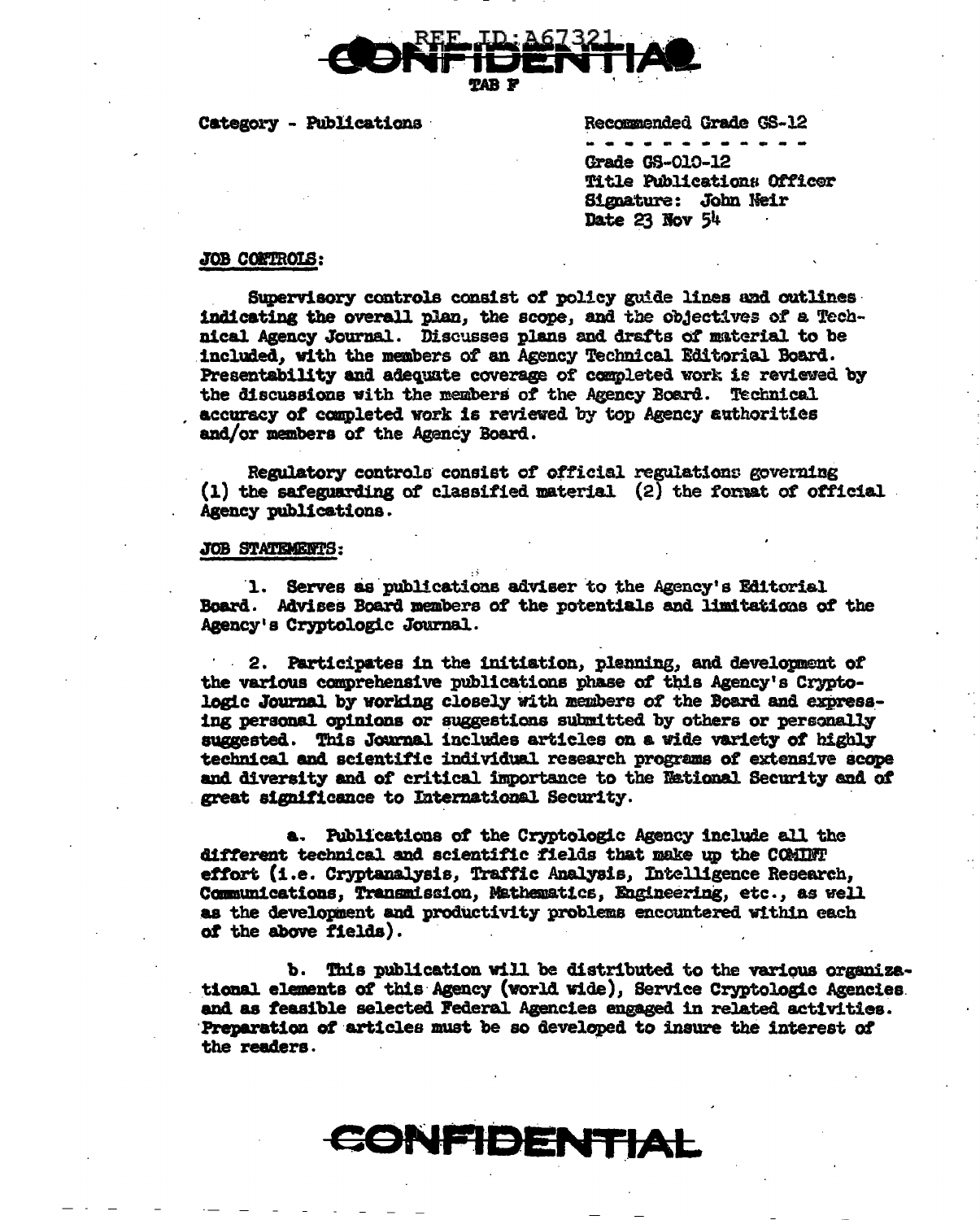Tab  $F$  (cont)

3. Maintains constant contact and liaison with each of the Agency's top technical authorities to obtain their technical advise on articles within their field of endeavor.

4. Suggests:

The articles to be published.

The scheduling for publication. b.

The articles that representatives of collaborating  $c_{\perp}$ Agencies should be requested to submit.

d. The scope of the publication which may range from reports to original research in engineering, mathematics, etc., to short technical tips to cryptanalysis.

The make-up of the Journal.

5. Screens technical literature submitted (usually upon request) to insure that the Journal will be of the widest possible interest.

6. Recommends to the Board the establishment, development or revision of policies, methods, and techniques for the publication which will fully and effectively interpret the technical, scientific and specialized research and operational programs of the Agency.

Performs other duties as required.

**EONFIDENTIAL**